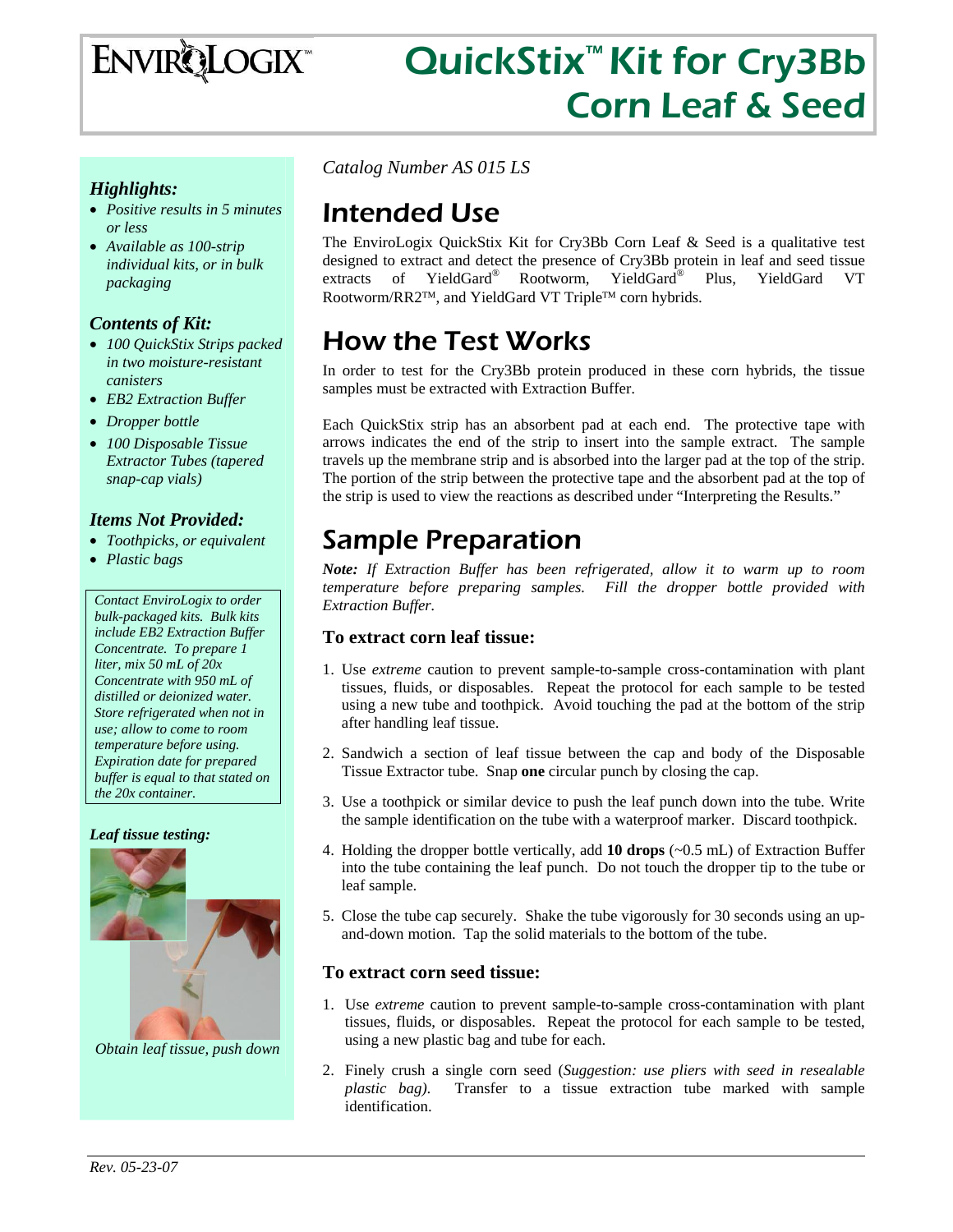#### QuickStix Kit for Cry3Bb Leaf & Seed Page 2 of 4



*Add Buffer, then shake* 

*Seed tissue testing:* 



 *Crush seed* 



*Extract seed sample vigorous shaking is vital* 



*Insert QuickStix* 



*Any clearly discernable pink Test Line is considered positive* 

- 3. Holding the dropper bottle vertically, carefully dispense **20 drops** (~1.0 mL) of Extraction Buffer into the tube containing crushed seed. Do not touch the dropper tip to the tube or seed sample.
- 4. Close the tube cap securely. Shake the tube vigorously for **30 to 60 seconds** using an up-and-down, end-to-end motion, ensuring that all solids (including those in the tapered end of the tube) are wet and forcibly very well mixed throughout the buffer. **This extensive, vigorous shaking will improve extraction and signal intensity**. After shaking step, tap the solid materials to the bottom of the tube. The extract should appear very cloudy.

# How to Run the QuickStix Strip Test

- 1. Allow refrigerated canisters to come to room temperature before opening. Remove the QuickStix Strips to be used. Avoid bending the strips. Reseal the canister immediately.
- 2. Place the strip into the extraction tube. The sample will travel up the strip. Use a rack to support multiple tubes if needed.
- 3. Allow the strip to develop in the extract for 5 minutes before making final assay interpretations. Positive sample results may become obvious much more quickly. Allow the test to run for the full 5 minutes before concluding a sample is negative.
- 4. To retain the strip, cut off and discard the bottom section of the strip covered by the arrow tape.

### Interpreting the Results

Development of the Control Line within 5 minutes indicates that the strip has functioned properly. Any strip that does not develop a Control Line should be discarded and the sample re-tested using another strip.

If the sample extract contains Cry3Bb protein, a second line (Test Line) will develop on the membrane strip between the Control Line and the protective tape within 5 minutes of sample addition. *The results should be interpreted as positive for Cry3Bb protein expression.* 

If the extract is from a negative sample, the strip will only develop the Control Line.



# Kit Storage

This kit can be stored at room temperature, or refrigerated for a longer shelf life. Please note the shelf life on the kit box for each storage temperature. The kit may be used in field applications; however, prolonged exposure to high temperatures may adversely affect the test results (see "Precautions and Notes"). Do not open the desiccated canister until ready to use the test strips.

# Precautions and Notes

This kit is designed for screening for presence or absence only and is not meant to be quantitative.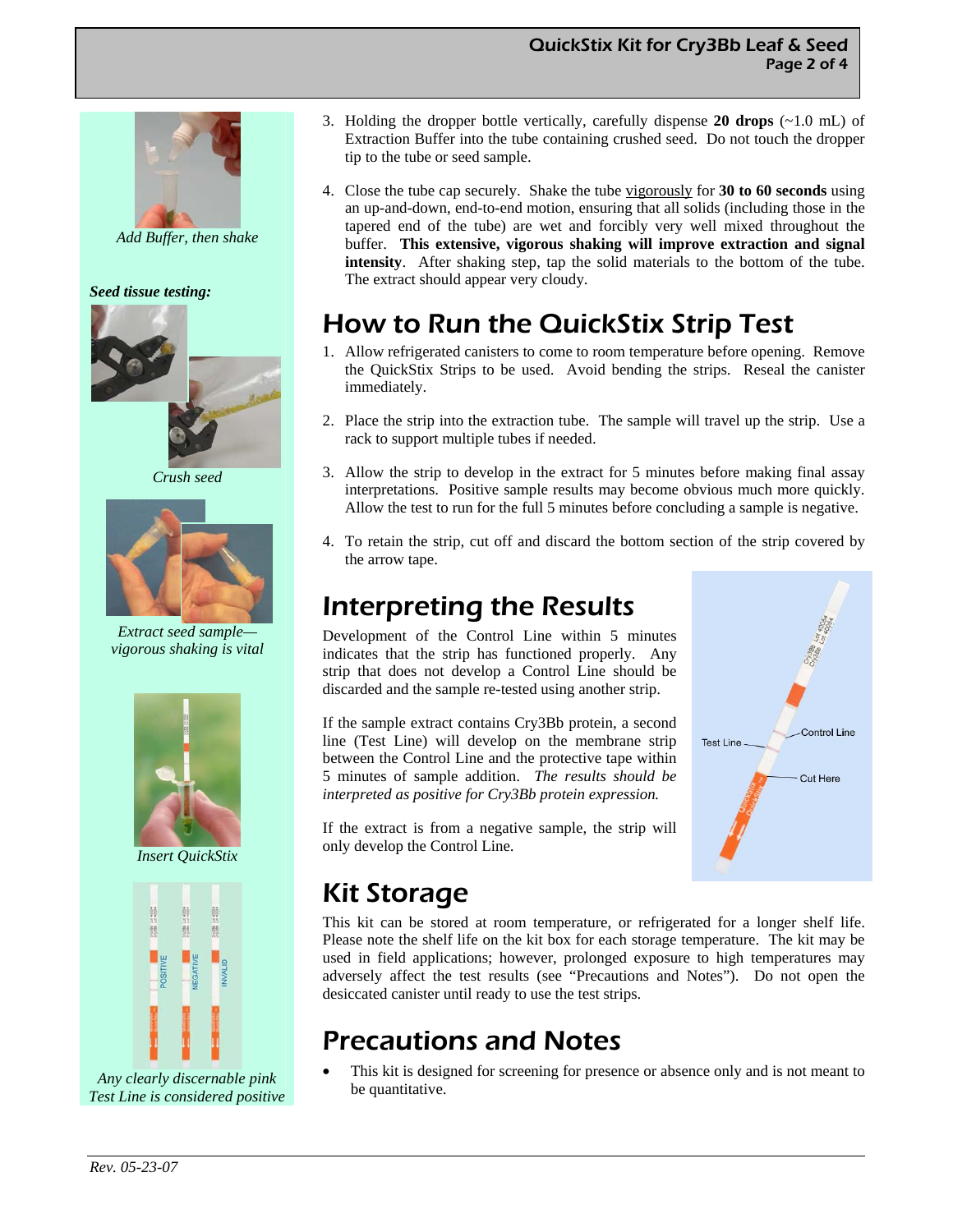#### QuickStix Kit for Cry3Bb Leaf & Seed Page 3 of 4



- As with all tests, it is recommended that results be confirmed by an alternate method when necessary.
- The assay has been optimized to be used with the protocol provided in the kit. Deviation from this protocol may invalidate the results of the test.
- Protect all components from hot or cold extremes of temperature when not in use. Prolonged exposure to high temperatures may adversely affect the test results. Do not leave in direct sunlight or in vehicle.
- The results generated through the proper use of this kit reflect the condition of the working sample directly tested. Extrapolation as to the condition of the seed lot from which the leaf or seed sample was derived should be based on sound sampling procedures and statistical calculations which address random sampling effects, non-random seed lot sampling effects, and assay system uncertainty. A negative result obtained when properly testing the working sample does not necessarily mean the originating lot is entirely negative for the analyte or protein in question.
- A negative result with this kit does not mean that the sampled tissue has not been otherwise genetically modified.
- Age and condition of leaf tissue sampled can impact the intensity of the result.
- Corn seed should be finely crushed and thoroughly mixed with buffer by extensive, vigorous end-to-end shaking to achieve maximum signal intensity.
- A strong positive result may be safely interpreted in as little as 2 minutes after sample addition. It is not safe, however, to conclude that a sample is negative before a full 5 minutes have elapsed.
- Use extreme caution to prevent sample-to-sample cross-contamination with tissues, fluids, or disposables. Avoid touching the pad at the bottom of the strip after handling leaf tissue. Discard disposables after one use.
- This kit will detect Cry3Bb protein found in multiple corn hybrids including YieldGard Rootworm, YieldGard Plus, YieldGard VT Rootworm/RR2, and YieldGard VT Triple. The test does not necessarily distinguish between these corn hybrids.